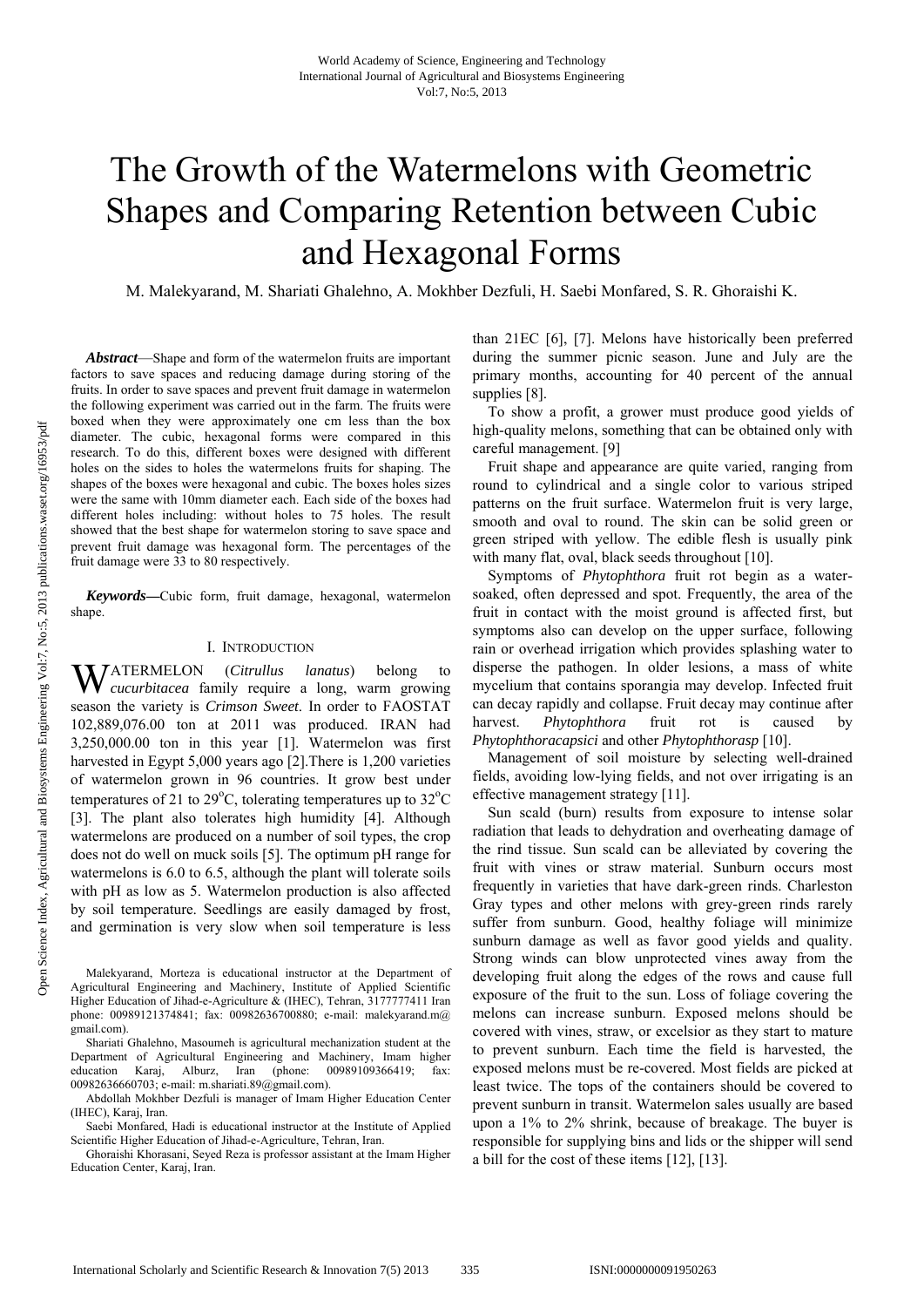### **II.STORAGE**

Temperature management is important for optimum watermelon quality. The optimum storage temperature for melons is 15.6°C. Transit temperatures of 12.8° to 22°C with ventilation are recommended. Whole watermelons should not be refrigerated. Watermelons are not adapted to long-term storage. Normally the upper limit of suitable storage is about three weeks. However, this will vary from variety to variety. Storage for more than two weeks triggers a loss in flesh crispness [14]-[16]. Storing melons for several weeks at room temperature will result in poor flavor. However, when fruit is held just a few days at warmer temperatures, the flesh color tends to intensify. Sugar content does not change after harvest. Watermelons' flesh will tend to lose its red color if held too long at temperatures below 10  $^{\circ}$ C [17].

#### III. MATERIALS & METHODS

The following steps were carried out to shape the watermelon fruits:

## A. Planting



Fig. 1 Farm of watermelon

This experiment was carried out in a farm of the higher educational center (ihec) in Karaj close to Tehran. The region's climate is relatively temperate. The planting and harvesting was done by students of (ihec) and was supervised by the farm manager. In order to prevent moisture damage for fruits they were slightly than the others. Watermelon variety Crimson Sweet seeds which are more suitable to this climate were sowed on the rows with 100cm and 70cm from each other in 25, April, 2012. They also have relatively thin skins which make them easier to form. The plants were irrigated once a week. At first while the weather was cooler the irrigation was each 7-8 days, but during the July and August in warmer weather it is done each 5-6 days. Unfortunately, unexpected rainfall for two times that occurred in this period, leading to increased downtime on watermelons.



Fig. 2 The growth stages

# **B.** Shaping

Fruits were boxed before reaching to the box sized diameter (approximately one cm less) in 10-15 July.

Preliminary experiments with Glass, Wood, Concrete, Transparent Plastic and Plexiglas showed that the best material for Boxes was polycarbonate which is a long life material. Surely a shatterproof material that is 30 times stronger than glass and 12 times stronger than "Artylic" .ARTYLIC is a kind of a hard and transparent plastic that made by polymerized of acrylic acid esters. Polycarbonate does not break. But the pressure from growing watermelon fruit makes the box separated from the seams too slowly. Although the Wooden boxes were cheaper, but they changed the color of watermelon skins due to lack of sunlight. The cubic die weight design 1/335 kg and hexagonal weight 1/ 172kg. Boxes allow water and excess moisture to get off. In order to ventilate properly several holes were installed on boxes sides. It is important to note that the over number of ventilation holes on the surface of the box, caused body frame too weak and likely to break it. Templates to ensure consistency holes diameter 10mm and thickness of 8 mm was considered. The number of holes in each frame was from zero to 75 with the same diameters were also investigated to observe the effect of aeration (skin respiration) on fruit skin. This experiment was carried out in a factorial completely random design with two factors: A. number of holes (including: no ventilation or without any holes, low ventilation, 10-25, medium ventilation 25-50 and high ventilation 50-70 holes per box surface) and B. shape of box including cubic and hexagonal with eight treatments and three replications.



Fig. 3 Some of die with different shapes & materials

In order to drain extra water caused by skin evaporation, which can lead to rot watermelon, some of 3-4 mm holes were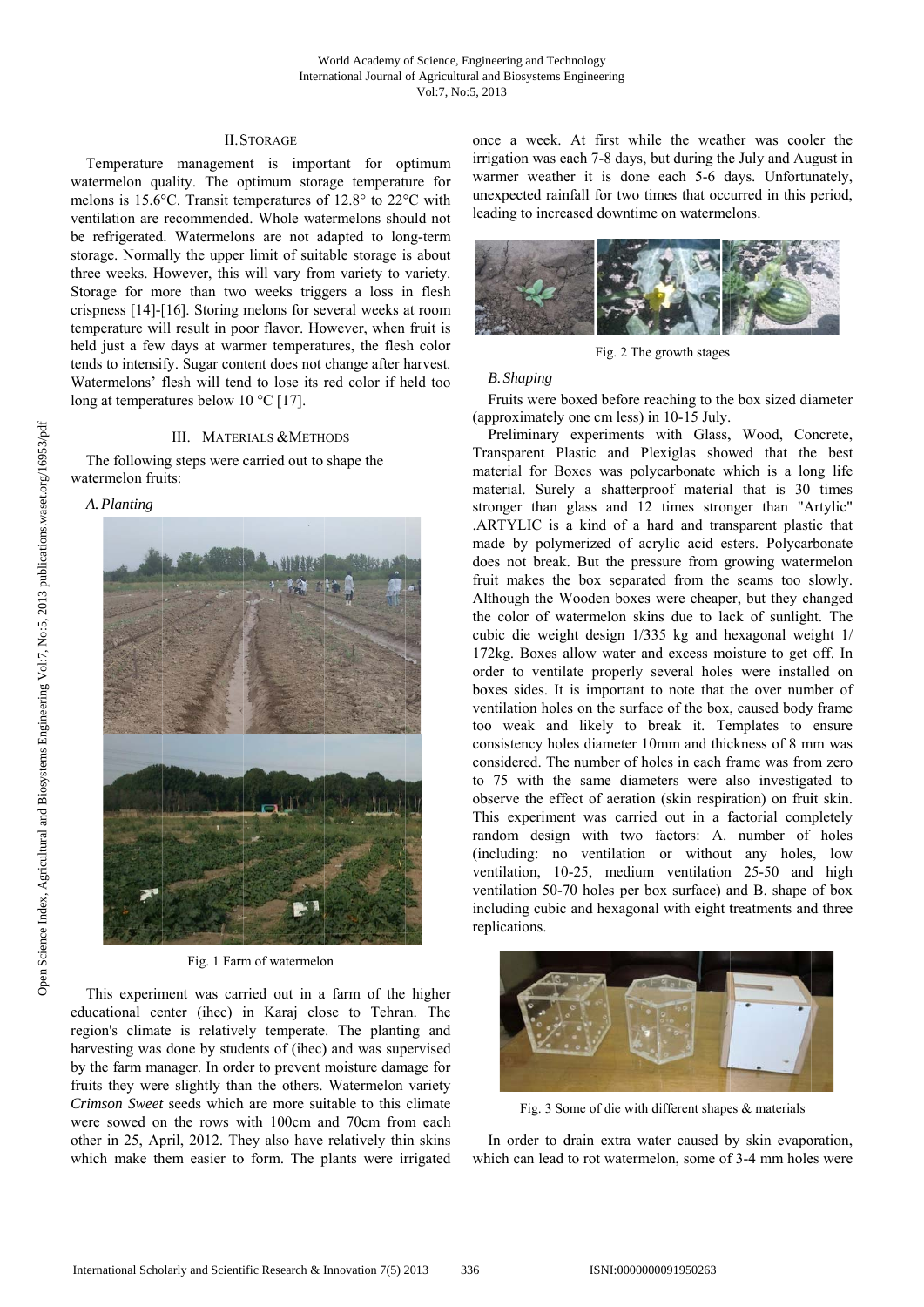made in the bottom of frames. Since the strength of the box is very important, the boxes were designed and assembled by the students. Immature watermelon fruits were boxed as soon as they reached approximately 1-2cm less than the box size. Boxing the fruits sooner than that, they were damaged due to higher temperature of greenhouse effects in the boxes. In order to reduce sunshine, the boxes were shaded by cut plants or papers. On the other hand later, was not possible to box the fruits. The fruits were constantly monitored every day. The conditions provided for both cubic and hexagonal shapes were same.



Fig. 4 Watermelon fruits in die during the growth

# C. Harvesting

After shaping the fruits properly, they were removed from the top end of the box. The best time of harvesting fruits was when all of the box corners were almost filled. Of course it will be better and faster for hexagonal form, because it is closer to its natural form, spherical. Watermelons were harvested about 60-80 days after planting. They were about one fourth of this time in box. As the symptom of watermelon fruit ripening is blackened stem junction, so staying more than that caused to more damage.



Fig. 5 Two rows of formed fruits

IV. RESULTS AND DISCUSSION The statistical model is:

$$
y_{ijk} = \mu + \delta_i + \delta_j + \delta_{ij} + \varepsilon_{ijk}
$$

where<sup>-</sup>

```
y_{ijk}=Observations
u = \text{Mean}\delta_i= Effect of shape
\delta_i= Effect of number of holes (ventilation)
\delta_{ij}=Interaction effect
```
 $\varepsilon_{ijk}$ =Error

The factorial test incompletely random design has done in with SPSS software, by GLM procedure analyze and compare means of different groups in Duncan method.

| <b>TABLEI</b><br><b>ANALYSES OF VARIANCES</b> |                       |    |           |              |  |
|-----------------------------------------------|-----------------------|----|-----------|--------------|--|
| Source                                        | SS                    | df | MS        | F            |  |
| Corrected Model                               | 6533.292 <sup>a</sup> | 7  | 933.327   | 32.701       |  |
| Intercept                                     | 76727.042             |    | 76727.042 | 2688.247     |  |
| No Hole                                       | 5706.458              | 3  | 1902.153  | 66.645**     |  |
| Shape                                         | 782.042               |    | 782.042   | 27.400**     |  |
| No. Hole * Shape                              | 44.792                | 3  | 14.931    | $0.523^{ns}$ |  |
| Error                                         | 456.667               | 16 | 28.542    |              |  |
| Total                                         | 83717.000             | 24 |           |              |  |
| Corrected Total                               | 6989.958              | 23 |           |              |  |

The results Table I revealed that there are significant differences between the treatments including shapes and number of holes per frame surface.

| TABLEII<br><b>DUNCAN TEST FOR MEANS CLASSIFIED BY NUMBER OF HOLES</b> |           |   |                        |            |        |  |
|-----------------------------------------------------------------------|-----------|---|------------------------|------------|--------|--|
| Level of (ventilation) No. Hole N                                     |           |   | mean                   | Std. Error | $CV\%$ |  |
| 1. no ventilation                                                     | $\theta$  | 6 | $80.1667$ <sup>a</sup> | 3.18       | 97     |  |
| $2.$ Low                                                              | $10 - 25$ | 6 | 60.0000 <sup>b</sup>   | 4.26       | 17.38  |  |
| 3. Med                                                                | 25-50     | 6 | $45.6667$ <sup>c</sup> | 29         | 15.5   |  |
| 4. High                                                               | 50-75     | 6 | 40.3333c               | 2.45       | 14.92  |  |

The results in the Table II shows that as the number of holes per boxes increased the fruit damage decreased. But there is no significant difference between L3 and L4. It means that increasing the number of holes causing to higher ventilation resulted to less the fruits damage.

| <b>TABLE III</b><br><b>DUNCAN TEST FOR MEANS CLASSIFIED BY THE FRAME SHAPES</b> |              |                       |            |        |  |
|---------------------------------------------------------------------------------|--------------|-----------------------|------------|--------|--|
|                                                                                 | shape        | Mean                  | Std. Error | $CV\%$ |  |
|                                                                                 | 1- Cube      | $62.259$ <sup>a</sup> | 5.02       | 27.91  |  |
|                                                                                 | 2- Hexagonal | 50.83 $^{\rm b}$      | 4 74       | 31.83  |  |

The results in Table III show that the shape of boxes has significant effect on fruit damage in this experiment. Hexagonal significantly was better than cubic shape in the case of fruit damage.

As the most researches have been carried out on cubic geometric form, this research is going to find out a new hexagon form.

For choosing hexagon between the other polygons there are many reasons, but for better explanation it is inspirit beehives structure. Bees have been designed with an inbuilt ability to build perfect hexagonal shapes which have been shown to be the most efficient use of space. It also makes the comb very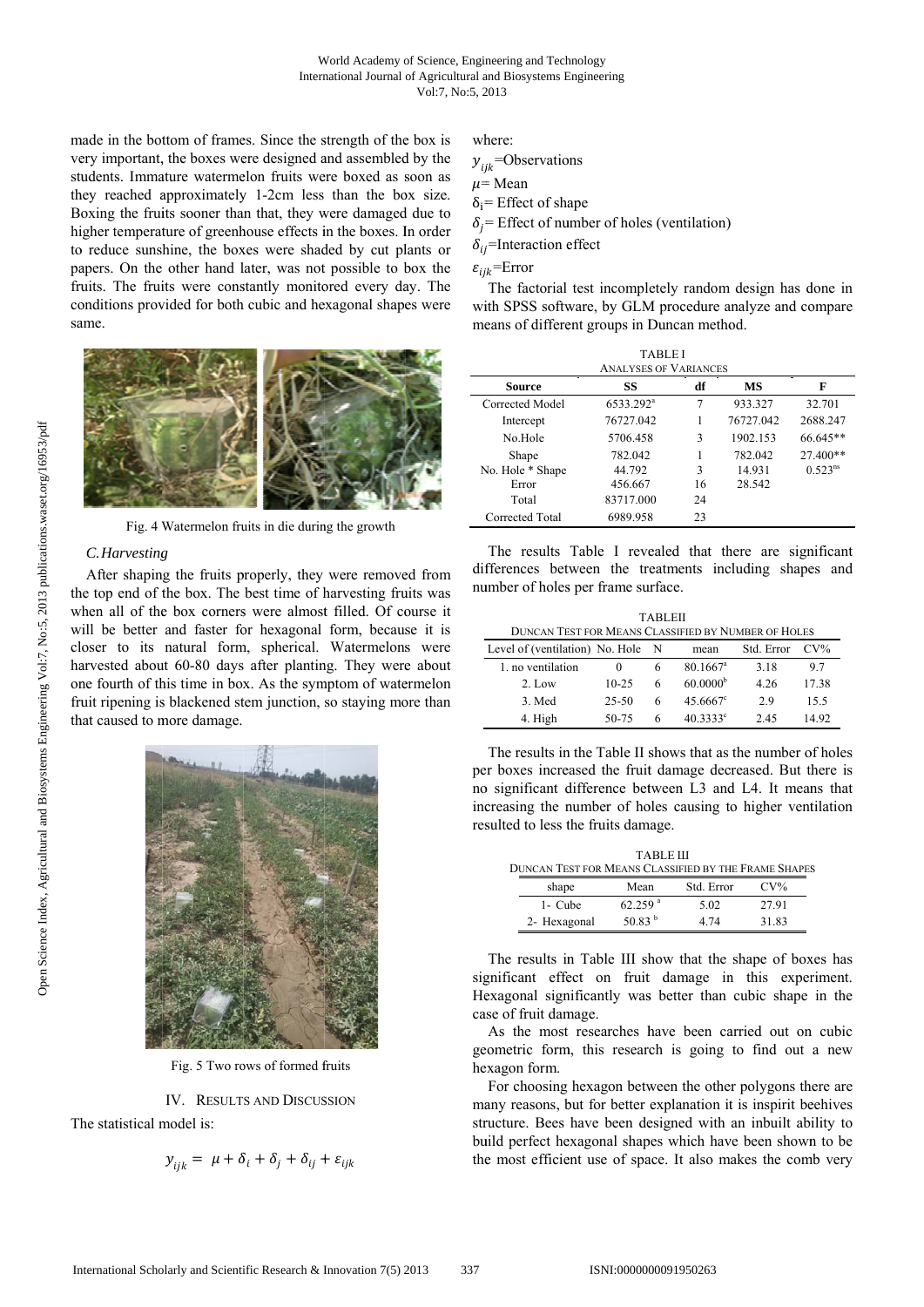strong. Two reasons First, bees want to enclose the largest possible space with the least amount of wax. Because hexagons are the shape with the most sides that "tessellate". In other words, if is put a bunch of hexagons next to each other there will be no spaces between them. No shape with more than six sides will do this. Why bees build complex patterns like hexagons for their honeycombs when simpler patterns like circles, triangles and squares are an option. According to the beeologists research, bees are masters of navigation, communication and engineering, making use of all sorts of natural phenomena or laws. One of those laws is the geometric truth that the largest number of sides that will fit together with leaving gaps is six, making the hexagon a popular shape throughout nature and specifically in the honeycomb. Bees achieve the functional configuration of the comb by creating each cell as a simple cylinder and allowing the force of pressure from close packing to flatten the round shape to the more efficient hexagon. It is something similar to what happens to bubbles when they get together. Isolated bubbles are spherical but have a flat side where they stick together  $[18]-[21]$ .



Fig. 6 The spherical watermelon

The spherical natural forms of watermelons occupy a large amount of spaces to store. The new form not only saves the space (in natural form) but also it prevents fruits from damaging. In addition to save the space, it also has different sizes diameter it caused the most damaged rather than other shapes. There is one point of stress concentration. The maximum crush cause to fruit damage is on the contact point. The contact points in cubic form is much more than the spherical form, so less pressure is on fruits, because every dimension is exactly the same as the next one. The better shape after cubic form is hexagonal form. This arrangement is similar to bee hive. The only waste spaces in the latter form are at the angles.



Fig. 7 The cubic watermelon



Fig. 8 The hexagonal watermelon

In order to measure the surface of the decade watermelon's skins meshed paper with on mm diameter square 74% was used the paper was completely attached to the skins where it was decade, then by counting the square mm of the paper the surface decade was measured.



Fig. 9 Compare cubic & hexagonal fruits

To make better results of retention the different number of holes tried. So we made a box without any holes. This kind of box made fruits corrupt. In the same time we try different number holes. In four level: 0- no ventilation, 1- low 2medium 3- high ventilation.

This diagram shows that the least damage in belong to boxes with 75 holes. Surly it can be more than this number, but according to the box size it is the best rate.